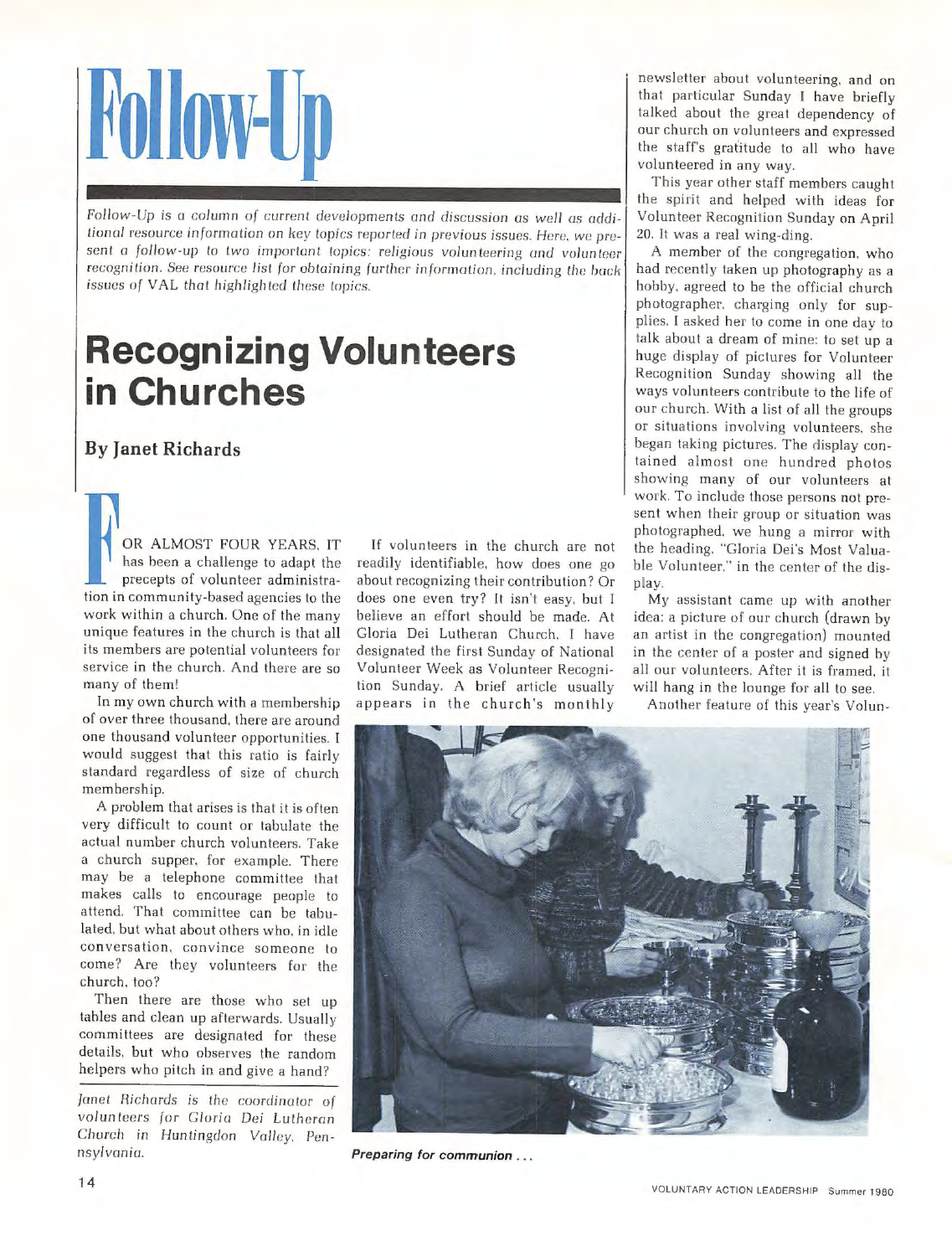

Sharing activities at Gloria Dei's Intergenerational Program's 'Art-In' ...



Lighting candles on the Advent wreath ... and typing final copy of Dr. Schmidt's weekly sermon.

VOLUNTARY ACTION LEADERSHIP Summer 1980 15